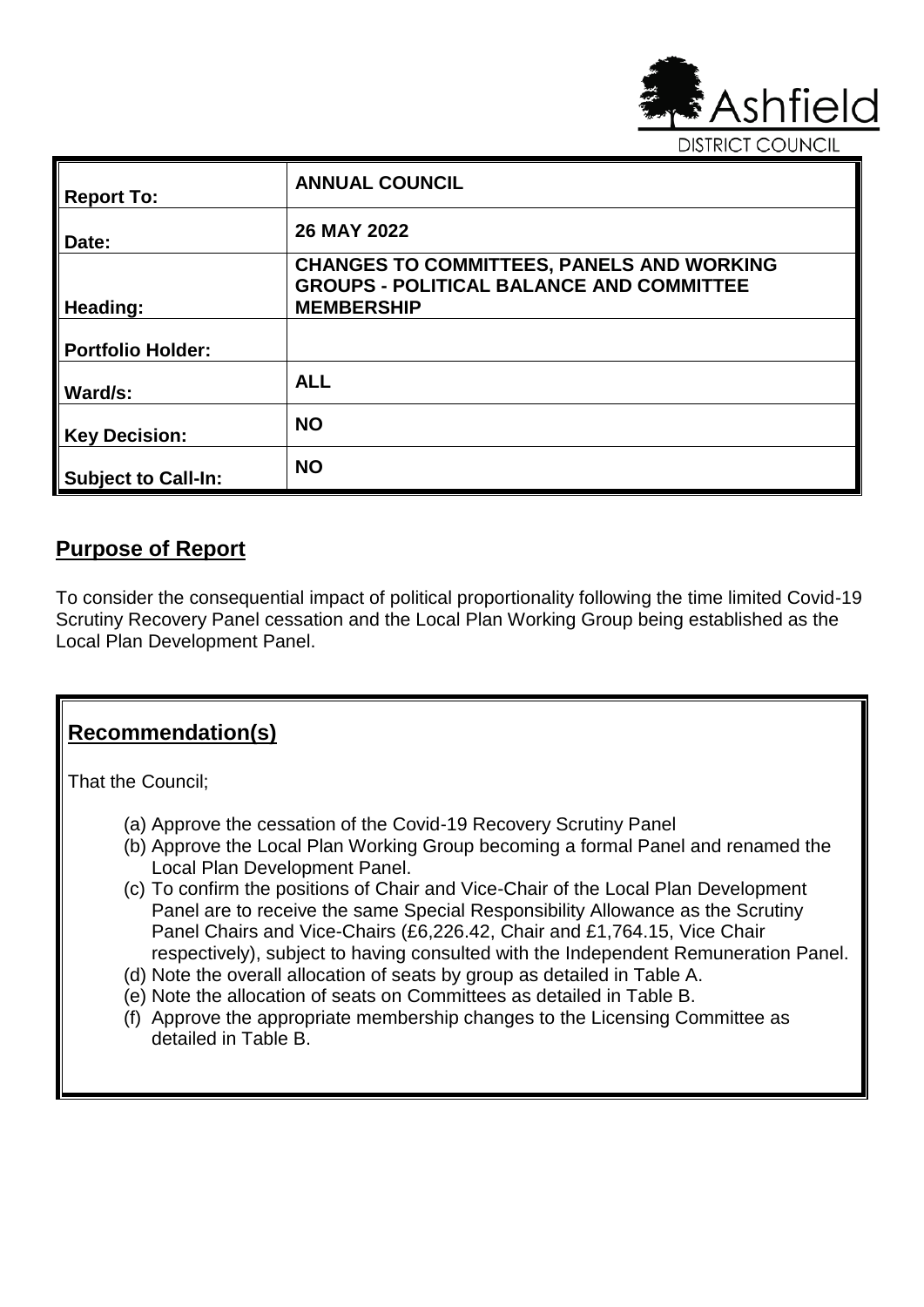## **Reasons for Recommendation(s)**

To comply with the provisions of the Local Government & Housing Act 1989, requiring the Council to allocate seats on its Committees in a politically proportional way.

## **Alternative Options Considered**

*(with reasons why not adopted)*

Maintain the Covid-19 Recovery Panel and its associated Special Responsibility Allowances and make no changes to the Local Plan Working Group. However, in light of current circumstances these options were not deemed appropriate.

No other options were considered with respect to the consequential impact on seats on Committees/Panels as the Council is required to allocate places on its committees in a politically proportional way, in accordance with the Local Government & Housing Act 1989.

## **Detailed Information**

#### **Covid-19 Recovery Scrutiny Panel**

The Covid Response and Recovery Scrutiny Panel was established at Council on the 9 July 2020, with the responsibility of reviewing the Council's response to the COVID-19 pandemic and taking an active role in respect of the Council's recovery plans as requested by the Executive or as agreed by the Overview and Scrutiny Committee as part of the Scrutiny Workplan.

After reviewing the current national and global situation regarding Covid-19, Council is now asked to consider the cessation of this Panel. Members of the Panel have played a pivotal role in Ashfield District Council's response to the pandemic over the last two years including engaging local businesses, key community leaders and partner agencies. However now, in accordance with national legislation and the evolving nature of local and global responses to the issues, the role of the Panel is no longer viewed as necessary.

Accordingly, the associated Special Responsibility Allowance for the roles of Chair and Vice Chair will cease.

#### **Local Plan Development Panel**

The Local Plan Working Group is not presently a public meeting of the Council. Whilst the group is politically balanced and appointed to by Council, meetings are held in private due to it not being a formal Panel. In recent months, Members from all Political groups, have discussed how the meetings can become more transparent as a result of increasing public interest in the development of the Local Plan.

In considering the establishment of the Local Plan Working Group as a Panel, consultation has been sought from the Council's Independent Remuneration Panel. If approved, the current Local Plan Working Group would become the Local Plan Development Panel.

It is recommended that the Panel be made up of 7 Members who are appointed in accordance with the requirements of political balance (Section 15 of the Local Government and Housing Act 1989).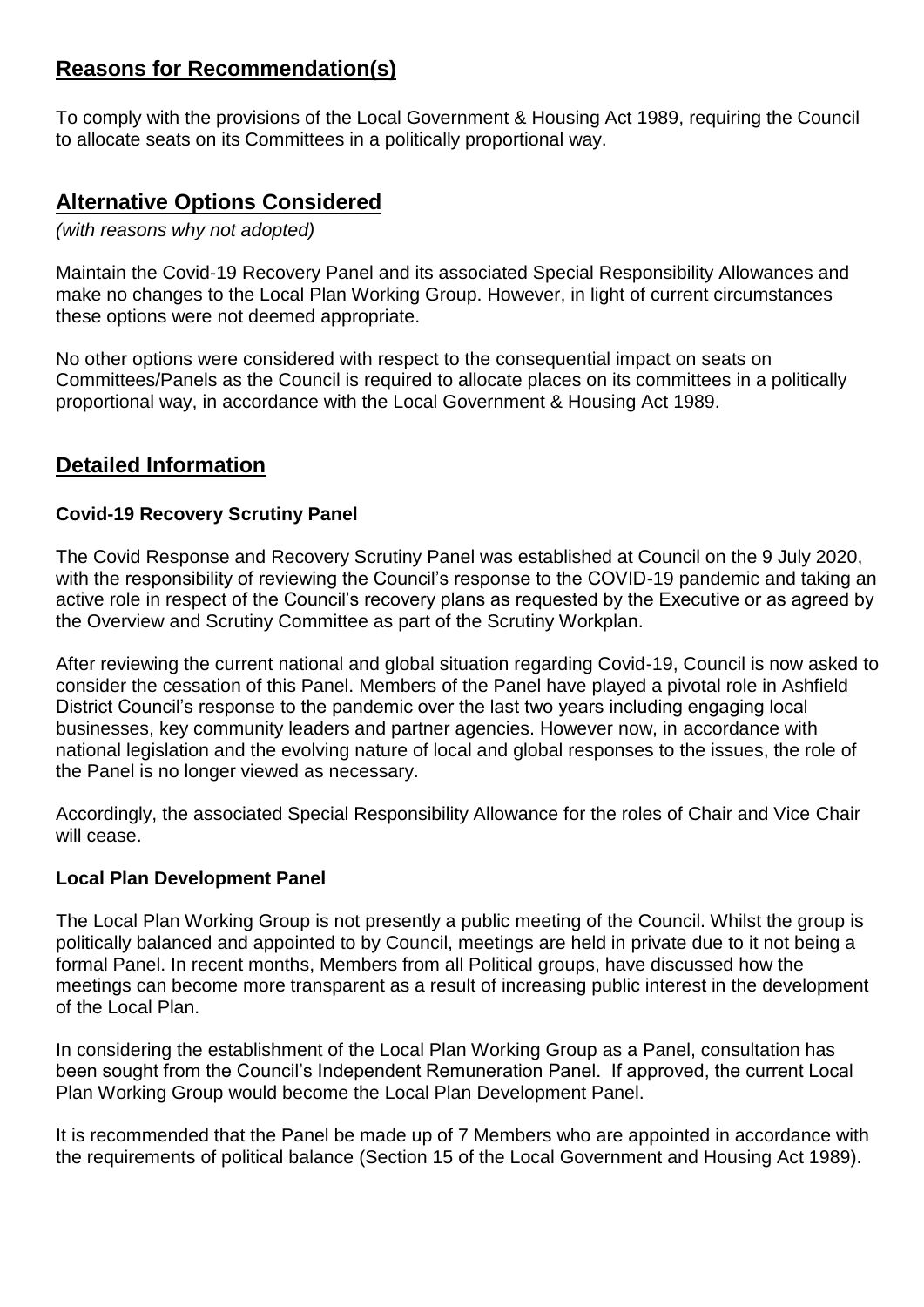Council is also asked to approve Special Responsibility Allowances for the roles of Chair and Vice Chair of the Panel, which it is expected will be aligned with those of the existing Scrutiny Panels' SRA's of £6,226.42 (Chair) and £1,764.15 (Vice Chair) respectively, subject to consultation with the Independent Remuneration Panel.

The Local Plan Development Panel's purpose is to inform and advise the Cabinet on any decisions they may have to make in moving forward planning policy. The Panel has no decision making powers.

The Terms of Reference of the Panel are to:

- Oversee the preparation of the Local Plan;
- Oversee the project management of work streams;
- Give elected Member views to the officer working group;
- Provide advice on issues that affect businesses and residents;
- Ensure integration / complementary of the vision, objectives and policies of the Local Plan with other Corporate / Partners' regional plans;
- Advise on other key decisions on matters relating to Local Plan production including: resources, scope of documents, evidence base, identification of alternative development options, content of the local development scheme, sustainability appraisal / appropriate assessment, consultation methods, engagement and relationships with the sub-regional context.
- Provide a forum for discussion of progress; and
- Guide the development of recommendations for further work.

The Panel is politically balanced and comprised of Councillors which may include the Portfolio Holder and the Chairman of the Planning Committee. Appropriate officers also attend to facilitate the work of the Panel.

#### **POLITICAL PROPORTIONALITY**

The Council is required by law to ensure that it allocates places on its Committees in a politically proportionate way. It does not apply to the Council's Executive, the Cabinet.

At the start of the year the Council is asked to allocate places on the relevant Committees in a politically proportionate way. There are 76 such places in total. Council is asked to make amendments to these allocations during the course of the year, as required to reflect any changes to its overall political composition.

In order to restore as far as possible political proportionality on the Council (for practical purposes some element of 'rounding up' of the figures is required) the number of places allocated to the Ashfield Independents is to be reduced by 5 seats and the number of seats allocated to the Labour Group and non-aligned is reduced by 1 each respectively.

Councillors that are not members of political groups have no entitlement to an allocation of seats on Committees. Political groups are entitled to their proportion of seats and once their entitlement has been reached, the remaining seats may be filled by Councillors not belonging to a political group.

This current allocation of politically proportional places on the Council are as follows: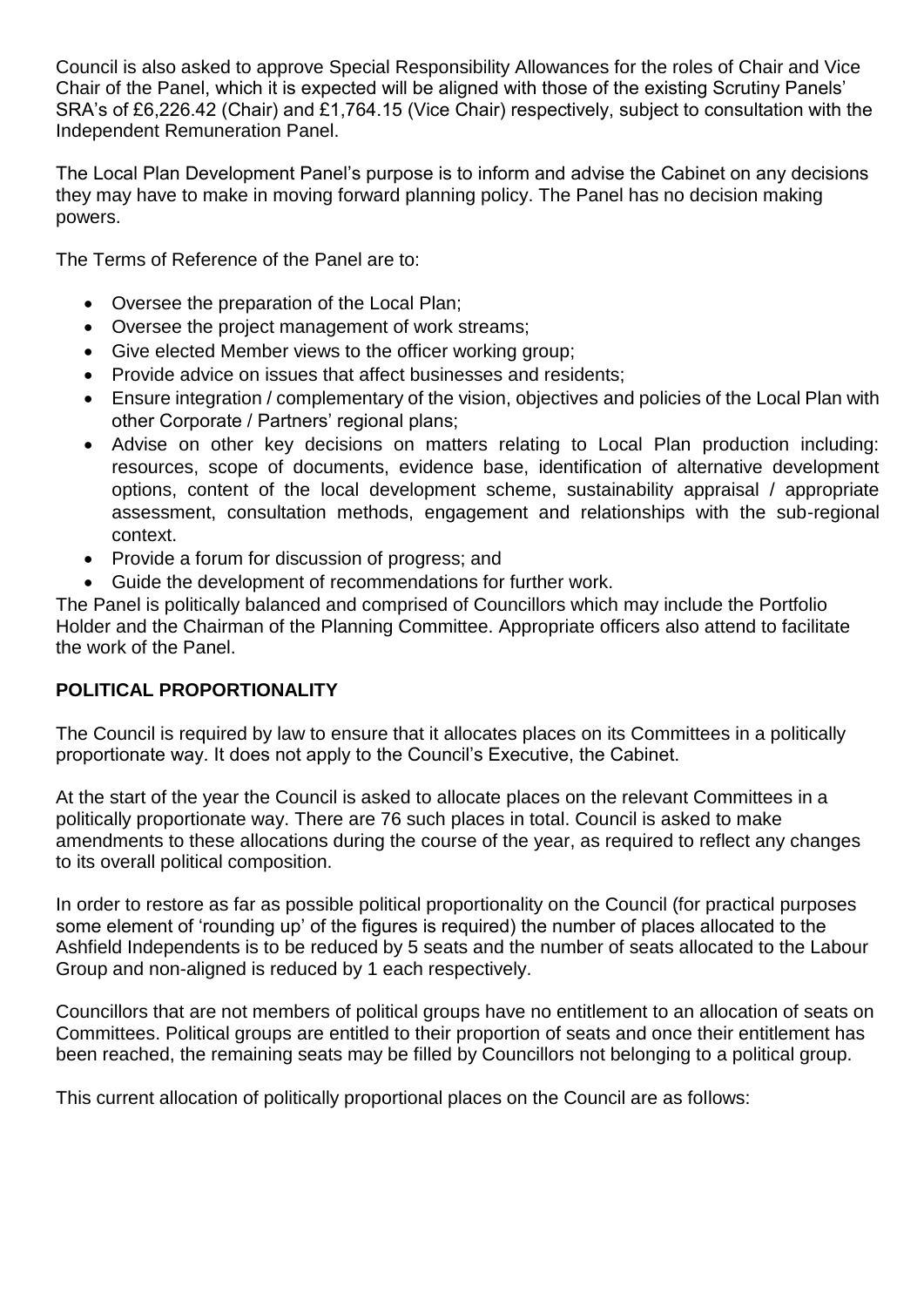#### **Table A – Overall Allocation of Seats**

| Group                 | Seats on Council (35) | Allocation of the 76 places subject to<br>political proportionality |
|-----------------------|-----------------------|---------------------------------------------------------------------|
| Ashfield Independents | 28                    | 61                                                                  |
| Conservative          |                       |                                                                     |
|                       | 3                     |                                                                     |
| Labour                |                       |                                                                     |
|                       | ◠                     | Δ                                                                   |
| Non-Aligned           |                       | Λ                                                                   |

#### **Table B – Allocation of Seats on Committees**

|                          | Ashfield<br>Independents | Conservative | Labour         | Non-Aligned    |
|--------------------------|--------------------------|--------------|----------------|----------------|
|                          |                          |              |                |                |
| Planning                 |                          |              |                | 0              |
| Licensing                |                          | $1(+1)$      | $O(-1)$        |                |
| Standards and            | 5                        |              |                |                |
| Personnel                |                          |              |                |                |
| Local Plan               | 7                        |              |                | $\overline{0}$ |
| <b>Development Panel</b> |                          |              |                |                |
| Overview and             | 6                        |              | $\overline{0}$ | $\overline{0}$ |
| Scrutiny                 |                          |              |                |                |
| <b>Scrutiny Panel A</b>  | 6                        | $\Omega$     |                | 0              |
| <b>Scrutiny Panel B</b>  | 6                        |              |                |                |
| <b>Chief Officers</b>    | 6                        |              | 0              | 0              |
| Employment               |                          |              |                |                |
| Committee                |                          |              |                |                |
| <b>Charities</b>         | 5                        | $\Omega$     |                |                |
| Audit                    | 6                        |              |                | 0              |
| <b>Total Seats</b>       | 61                       |              |                |                |

**The table above demonstrates total number of seats available on each Committee for each group. It also indicates where the deductions in group seats have been made as a consequence of reducing the overall allocated seats due to the Covid-19 Recovery Scrutiny Panel ending.**

# **Implications**

#### **Corporate Plan:**

There are no implications in respect of the Corporate Plan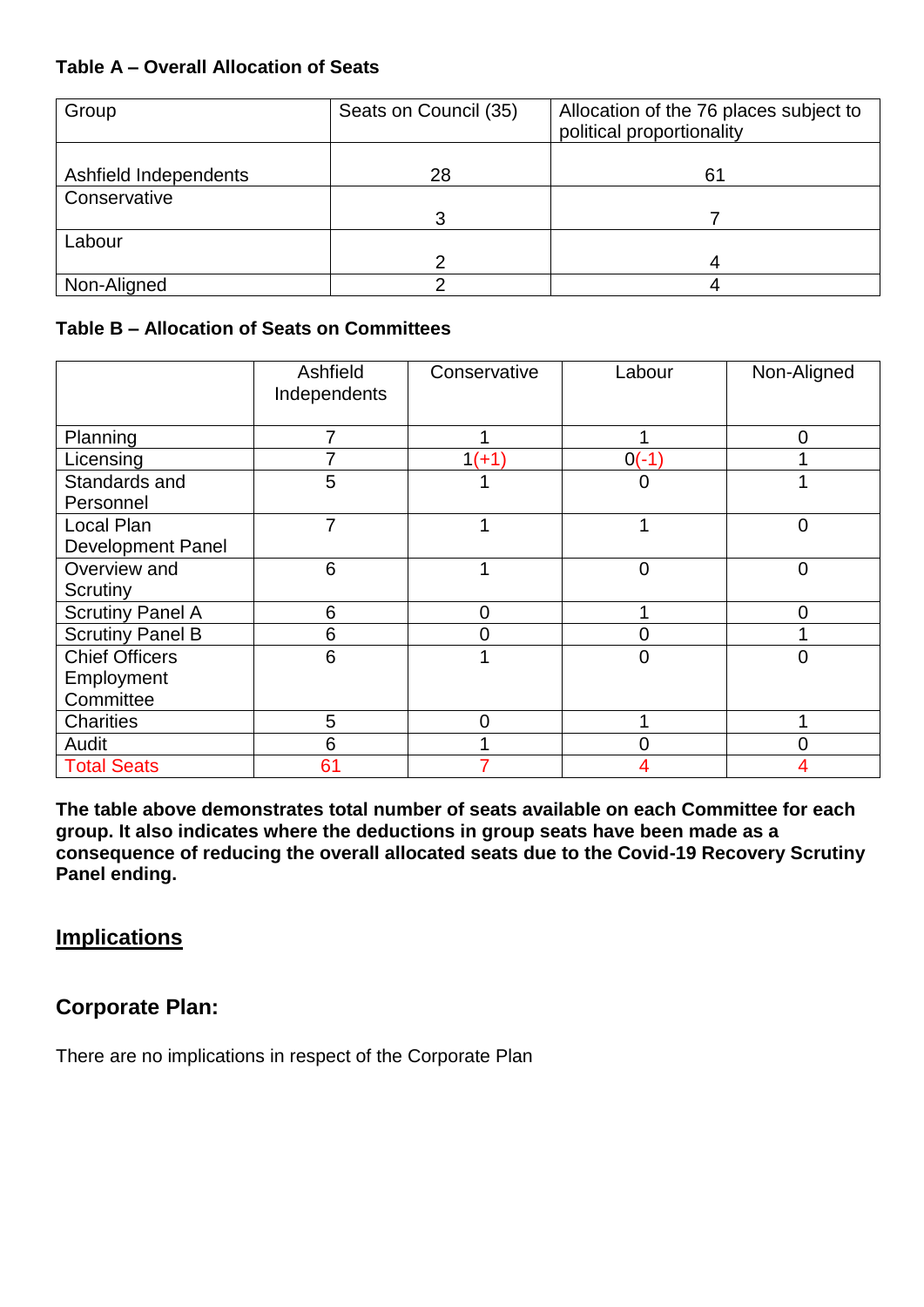## **Legal: [RLD 17/05/2022]**

The Local Government & Housing Act 1989 requires local authorities to allocate places on its committees in a politically proportional way.

#### Finance: **[PH 17/05/2022]**

The cessation of the Covid-19 Recovery Panel gives rise to its associated special responsibility allowances for the Chair and Vice Chair no longer being payable. The Independent Remuneration Panel have been consulted on the establishment of the Local Plan Development Panel and its proposed associated Special Responsibility Allowances.

| <b>Budget Area</b>                                    | <b>Implication</b>                                                                                                                                                                                                                                                                                                                                                                                        |
|-------------------------------------------------------|-----------------------------------------------------------------------------------------------------------------------------------------------------------------------------------------------------------------------------------------------------------------------------------------------------------------------------------------------------------------------------------------------------------|
| General Fund - Revenue Budget                         | Subject to the cessation of the Covid-19 Recovery<br>Scrutiny Panel and its associated Special<br>Responsibility Allowances and with the consultation<br>feedback of the IRP regarding the Special<br>Responsibility Allowance for the proposed Chair and<br>Vice-Chair of the Local Plan Development Panel<br>(£7,990.57 full year effect), the Proposed Panel is to be<br>funded from the General Fund. |
| General Fund - Capital<br>Programme                   | N/A                                                                                                                                                                                                                                                                                                                                                                                                       |
| Housing Revenue Account -<br><b>Revenue Budget</b>    | N/A                                                                                                                                                                                                                                                                                                                                                                                                       |
| Housing Revenue Account -<br><b>Capital Programme</b> | N/A                                                                                                                                                                                                                                                                                                                                                                                                       |
| <b>Risk:</b>                                          |                                                                                                                                                                                                                                                                                                                                                                                                           |

| <b>Risk</b>                                                                                                                                                                                                                                                                                     | <b>Mitigation</b>                                                                                                                                                                                                                               |
|-------------------------------------------------------------------------------------------------------------------------------------------------------------------------------------------------------------------------------------------------------------------------------------------------|-------------------------------------------------------------------------------------------------------------------------------------------------------------------------------------------------------------------------------------------------|
| Should the changes not be made<br>to allocated seats and political<br>proportionality the Council would<br>be contravening the Local<br>Government & Housing Act 1989<br>(which requires local authorities<br>to allocate places on their<br>committees in a politically<br>proportionate way). | Committee Membership and Political Balance be<br>altered accordingly.<br>Establishing the Local Plan Development Panel<br>(currently the Local Plan Working Group) as a<br>recognised Panel enables openness and transparency<br>for the Panel. |
| The present Local Plan Working<br>Group is not a formal meeting<br>and not open to the public.                                                                                                                                                                                                  |                                                                                                                                                                                                                                                 |

#### **Human Resources:**

There are no Human Resources implications arising from this report.